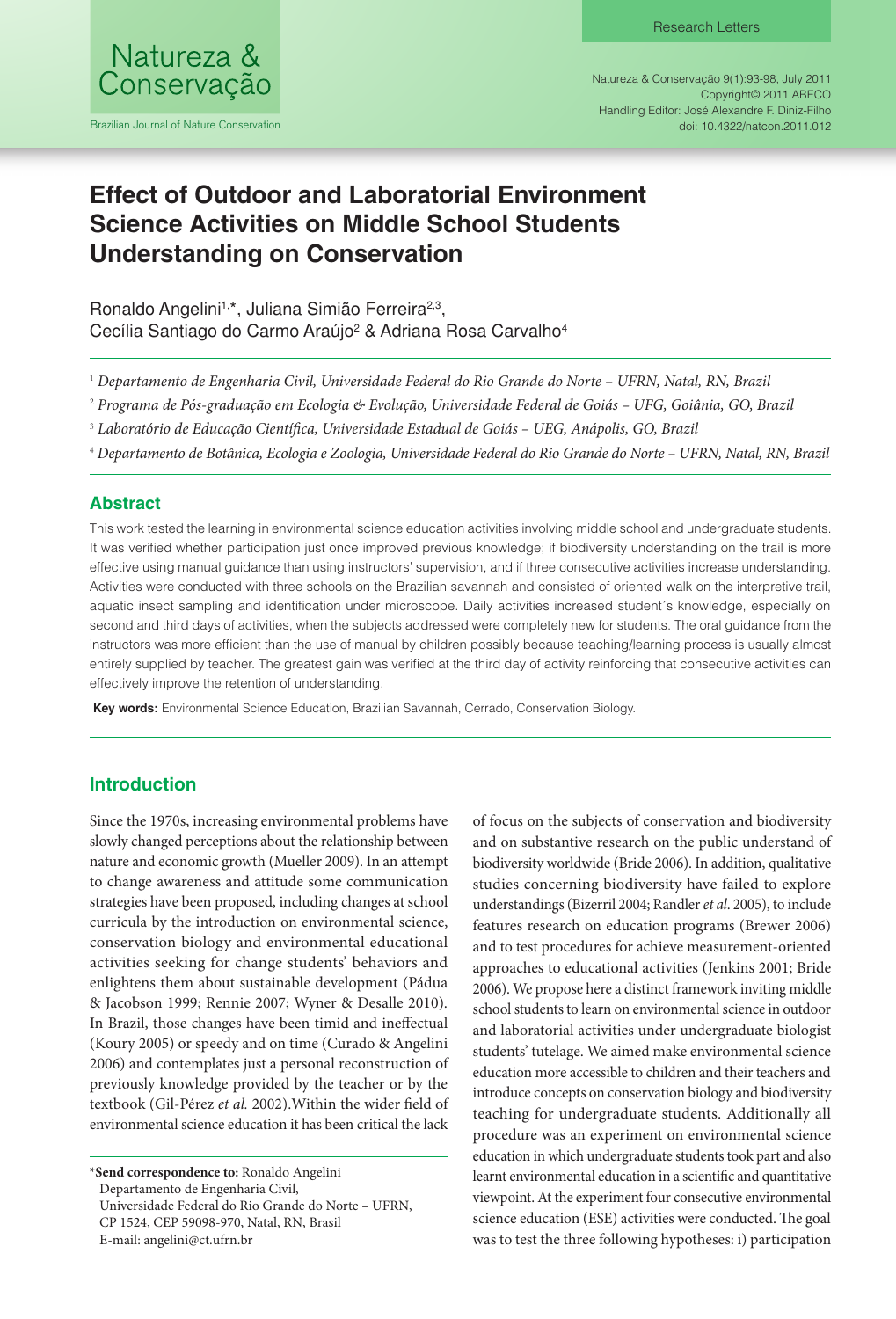in a single environmental and scientific education activity do not improve previous understanding about the visited environment; ii) the learning process while on the trail is more effective with the instructors' oral presentations than with use of a manual; iii) participation in three consecutive scientific and environmental activities contributes to a progressive increase in comprehension of the material covered.

## **Material and Methods**

## *Area of study*

The study was conducted in the Brazilian savannah that is a hotspot of global biodiversity in South America, with high rates of habitat conversion due to a recent expansion of soybean and sugar cane cultures and pasturelands (Myers *et al.* 2000; Marris 2005). The experiment was performed at the "*Laboratório de Pesquisa Ecológica e Educação Científica*" and on the Interpretive Trail of Environmental Education (ranging from savannahs and dense forest to open vegetation areas), called "Tatu Trail" both located at "*Universidade Estadual de Goiás*".

#### *Description of the activities*

The activities were developed in 2008 and 2009 with three middle schools from Anápolis, Goiás (hereafter designated as Schools I, II and III). One activity was conducted each week in the morning (from 8:00 AM to 11:00 AM) for one month, totaling four activities in consecutive weeks (see below). To work as monitors and accompany the children and their teachers in the activities, 25 undergraduate students in biology received specific training on the theme (biological conservation, Brazilian savannah biodiversity and aquatic macro-invertebrates ecology) and standardized teaching to minimize bias due to the instructor's performance. Previously at all activities, students answered a questionnaire (pre-test) of 10 objective questions concerning the subject of the day. After these activities, all children answered the same and respective questionnaire (now called post-test). The questionnaires were provides as Supplementary Material (S1)\* .

In the first day the children were divided into two groups (treatments 1 and 2). Both groups were divided into an equal number of subgroups with five children each. Subgroups from group 1 walked the trail accompanied by two instructors. At previously defined stopping points, the instructors emphasized the factors that characterized the Brazilian savannah, the differences in vegetation, luminosity, humidity, biodiversity, soil and priorities for its conservation and encouraged the students to discuss hypotheses related to water pollution and degradation of the gallery forest and Barreiro stream. Subgroups from group 2 also walked the trail guided by the instructors and at the predetermined stopping points they were motivated to recognize the ecological characteristics of the phytophysiognomies and encouraged to formulate doubts and hypotheses according to their own observations using a manual that instructed them how.

At the second day, children attended a 30 minute lecture about macro-invertebrates as bio-indicators of environmental quality and they witnessed the sampling procedures for these organisms in the stream with preliminary observation *in situ*. At the third activity, children attended a 30 minute lecture about taxonomic classification and anatomic characteristics of macrobenthic invertebrates with special emphasis to the orders found during the 2nd day of activity and that were either most sensitive to impact (Ephemeroptera, Plecoptera and Trichoptera) or most tolerant (Diptera and Oligochaeta) and to the linkage between ecosystem alteration and threatening for such tinny animals survival. After that they identified aquatic insects under stereoscopic microscopes. Finally, children were instructed to prepare a presentation to the last day of the activity about the content of the previous days. In groups or individually, the students gave 10 minutes oral presentations about one conclusion from the activities, using their choice of posters or drawings. At least one question on the subject presented was formulated for each group (or child). At the end of the presentations, the instructors reviewed the important subjects and underemphasized themes.

#### *Data analysis*

To test the hypothesis that one environmental scientific education activity increase students' biodiversity understanding, *t*-tests for dependent samples (paired) were conducted using the pre- and post-tests of the first three activities. To verify whether or not the manual is an effective tool in the learning process, a *t*-test for independent samples was created using the differences from the pre- and post-tests of the first activity for each student and then comparing the group 1 results (with instructors' assistance) to the group 2 results (with manual assistance). To test if the three activities promoted a progressive increase in comprehension of the content covered, an Analysis of Variance (ANOVA) was conducted using as a variable the difference between the pre- and post-tests of each student for each activity (treatment), which permitted an assessment of whether or not the tests among the activities were different (Zar 1996). To identify differences "a posteriori" among groups, Tukey's test was used. Levene's test to verify the homogeneity of the variances and test for normality of distribution were done as necessary.

For the last activity, a formal test was not available. The instructors, who met to discuss and note the most relevant facts from the student's presentations, evaluated the activity.

#### **Results**

One hundred and two children with mean of 11.7 years (standard deviation  $= 1.4$ ) participated of the study. Data

<sup>\*</sup>See Additional Supporting Information at www.abecol.org.br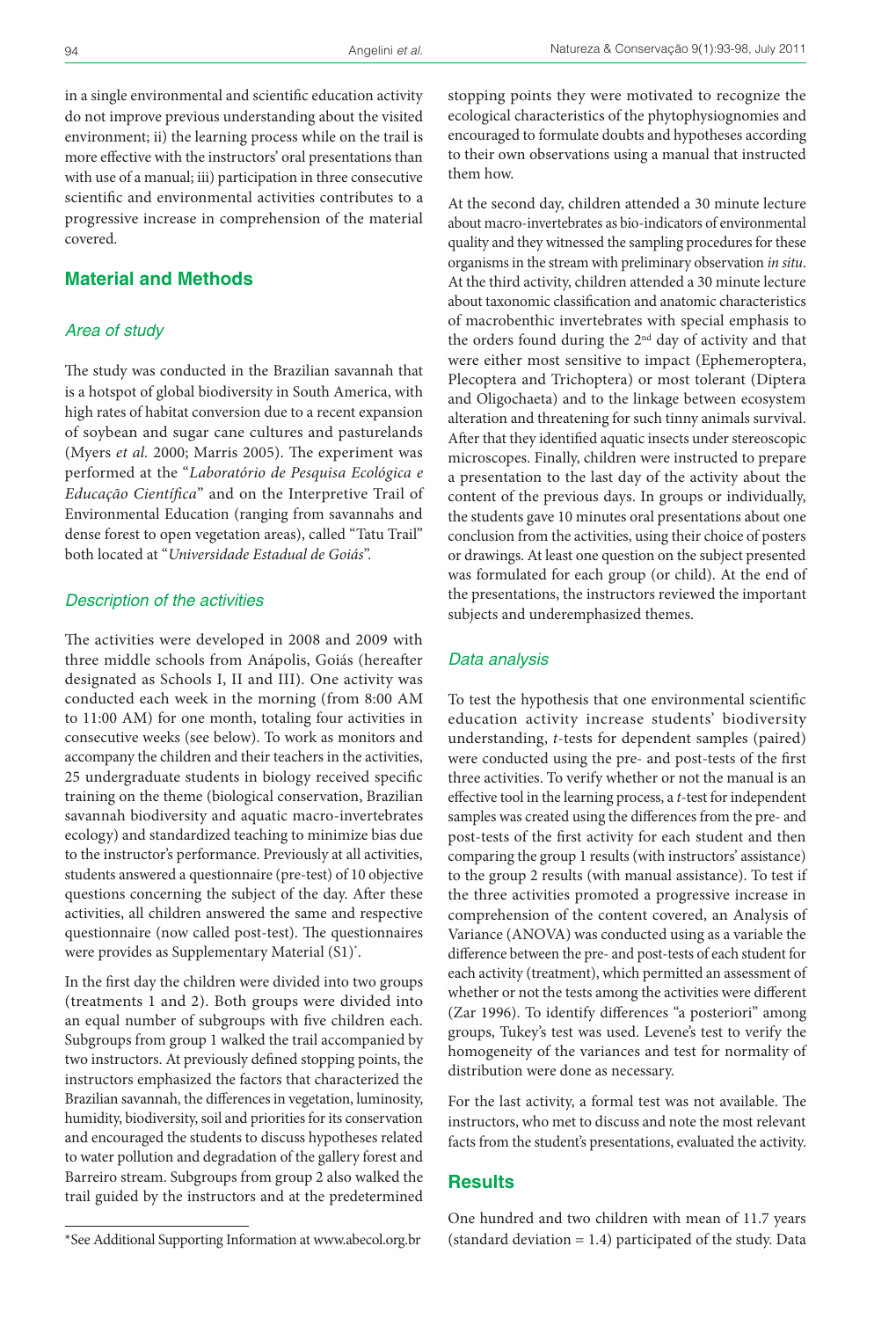for all tests were normality distributed at schools ( $p \approx 0.3$ ). Each of the three days of activity individually increased the student's understanding only from School III (Table 1). For School II, there was better student performance in the post-tests conducted on the second and third day of activity. School I had better performance in the second day. Analysis of the post-test performance of all the students (independent of school) showed that the students' understanding in respect to the subjects addressed improved on the second and third day of activities (Table 1).

The results comparing efficacy of manual to oral supervision by the instructors (for school II and III) demonstrated that the groups with instructors' help had better outcomes than groups with manual, but in only one of the schools the difference was significant (School II: *t*-value = 3.226; d.f. = 36; p < 0.001 and School III: *t*-value = 0.9; d.f. = 17;  $p = 0.4$ ). The test conducted with all the students indicated better performance of the group with instructors' help as well (*t*-value = 2.740, d.f. = 55; p = 0.006) (Figure 1). There was homogeneity in the variances according to Levene's test (School II,  $p = 0.50$ , School III,  $p = 0.45$  and both together  $p = 0.12$ ).

Consecutive participation in three days of environmental science education activities increased the students' understanding concerning the content covered. The difference between the pre- and post-tests from the first to the third day of activities clearly increased ( $SS_{\text{group}} = 213.94; F = 17.6;$  $p < 0.01$ ; d.f. = 2, 185). There was no significant difference between the average of the tests during the first and second day of activities (p = 0.07) for *a posteriori* Tukey's test. However, the findings from the first two days of activities differed from the last day ( $p < 0.001$  for both comparisons by Tukey), indicating that the third day of the ESE activity resulted in better student performance on the post-test. Levene's test confirmed variance's homogeneity ( $p = 0.47$ ).

The qualitative observations from the last day, on which a formal test was not available, demonstrated that while some students had completely understood what was taught and the use of this knowledge for conservation, many students did not give good presentations, and others were too intimidated and afraid to participate in this activity, resulting in non attendance by School I.



**Figure 1.** Means (and standard error - SE) from pre- and posttests between group of students assisted by oral instructions from monitors and group using manual in one activity of environmental science education in three schools (different letters means statistical difference).

| Table 1. Mean, differences between means and paired t test results between pre- and post-tests from three days activities of     |  |  |  |  |  |  |  |  |
|----------------------------------------------------------------------------------------------------------------------------------|--|--|--|--|--|--|--|--|
| environmental science education in three schools (standard deviation in brackets; d.f. = degrees freedom; bold p-values indicate |  |  |  |  |  |  |  |  |
| significant <i>t</i> -values).                                                                                                   |  |  |  |  |  |  |  |  |

| <b>School</b>     | Mean       | Mean       | Differences between | t-value | $\mathbf{p}$ | d.f. |
|-------------------|------------|------------|---------------------|---------|--------------|------|
|                   | pre-test   | post-test  | pre- and post-tests |         |              |      |
| School I          |            |            |                     |         |              |      |
| 1 <sup>st</sup>   | 3.77(1.82) | 3.50(1.92) | 0.27(2.51)          | 0.509   | 0.615        | 21   |
| 2 <sub>nd</sub>   | 2.50(1.92) | 3.83(1.11) | $-1.33(1.96)$       | 2.99    | 0.005        | 30   |
| 3 <sup>rd</sup>   | 2.20(1.61) | 2.26(1.58) | $-0.06(1.48)$       | 0.17    | 0.864        | 14   |
| <b>School II</b>  |            |            |                     |         |              |      |
| 1 <sup>st</sup>   | 4.08(1.61) | 3.66(1.56) | 0.42(2.03)          | 1.275   | 0.210        | 37   |
| 2 <sup>nd</sup>   | 3.39(1.55) | 3.95(1.61) | $-0.55(1.67)$       | 2.03    | 0.048        | 37   |
| 3 <sup>rd</sup>   | 3.97(1.51) | 5.03(1.48) | $-1.05(1.37)$       | 4.72    | 0.000        | 37   |
| <b>School III</b> |            |            |                     |         |              |      |
| 1 <sup>st</sup>   | 4.63(1.92) | 6.15(1.42) | $-1.52(2.19)$       | 3.030   | 0.007        | 18   |
| 2 <sup>nd</sup>   | 3.90(1.10) | 4.96(1.95) | $-1.06(1.98)$       | 2.990   | 0.005        | 30   |
| 3 <sup>rd</sup>   | 3.87(2.06) | 6.75(1.88) | $-2.87(1.78)$       | 6.445   | 0.000        | 15   |
| All               |            |            |                     |         |              |      |
| 1 <sup>st</sup>   | 4.13(1.75) | 4.21(1.96) | $-0.08(2.33)$       | 0.337   | 0.736        | 78   |
| 2 <sup>nd</sup>   | 3.45(1.63) | 4.35(1.75) | $-0.86(1.84)$       | 2.037   | 0.048        | 37   |
| 3rd               | 3.56(1.80) | 4.82(2.20) | $-1.26(1.77)$       | 5.913   | 0.000        | 68   |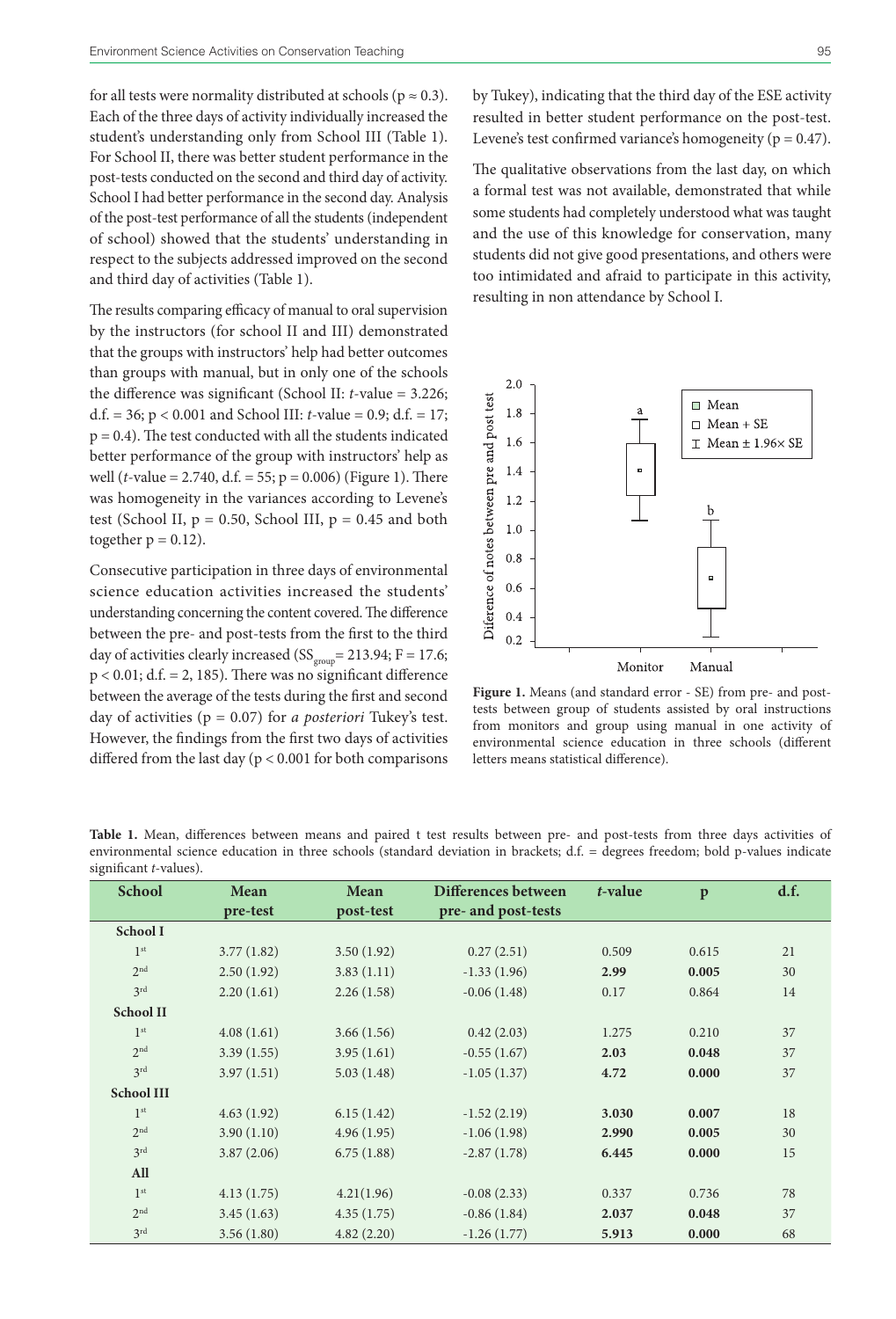## **Discussion**

We aimed to provide straightforward methodology to involve middle school students and undergraduate students in environmental science education. The experimental design and testing procedure used were not completely original (Randler *et al.* 2005; Smith-Sebasto & Carven 2006; Curado & Angelini 2006) but provided quantitative approach and representative sampling. Daily activities performed increased student´s knowledge especially on second and third days of activities, when the subjects addressed were completely new and any knowledge gain represented an increase in relation to their initial complete lack of knowledge about the subject. This reinforces the influence of a priori knowledge in student's learning (Randler *et al.* 2005) but also underlined that students have more knowledge on terrestrial ecosystem and its biodiversity than in aquatic environments.

The oral guidance from the instructors was more efficient than the use of the manual by children. This may be because field activities that required investigation and inductive reasoning from students were not part of the schools' curricula. As a result, students were not ready to observe neither concluded for themselves since teaching/learning process is almost entirely supplied by teacher (Gil-Pérez 2002). A second explanation could be that manual was badly prepared. Likewise, it is possible that the instructors were well trained and surpassed the instructions provided by the manual. However, the manual was prepared jointly with the instructors who had been participated in other science education activities. Thus, they used their previous experience to define the manual's structure. Because the manual and instructors were equivalent in the information contained or provided, the quality of the manual or the instructor should not influence students' performance. The greatest gain in knowledge was verified on the third day of activity because the students already had acquired knowledge from the previous week and the subject was entirely new (aquatic environments) and different from the first day (terrestrial ecosystem of Brazilian savannah), which was already known by the students. This confirmed that consecutive activities can effectively improve the retention of understanding on biodiversity and conservation issues and that a priori knowledge is fundamental for performance improvement on tests of this nature.

Additionally, the third day of activity introduced a new element of learning by using microscope which initiated the students to a new dimension of reality, thereby increasing both their curiosity and their learning. Furthermore it invokes the sense of performing a scientific task or behavior (Tobin 1990) that can positively influence students' attitudes and interests (Roth 1994; Hofstein & Lunett 1982, 2003). Outcomes from the first three days of activity were different among schools and resulted in different performance on presentations in the last day of activity. Children from School II and III had good quality performance during

presentations despite high differences among children from the same school. Nonetheless, School I, which had the worst performance in the prior days, did not attend the last activity given that those children were too fearful of make a presentation. This suggested that learning methods, teacher's involvement on the activities and teacher's qualification at each school may possibly has influenced the students learning since participants were children under homogeneous ages and coming from schools which have the same organizational structure, curricula and were located at similar suburbs.

Actually, some teachers who accompanied the students withdrew from observing the animals under the microscopes or walk the trail. Our finding is that it is imperative that some specific activity be prepared and designated for teachers and that their involvement and qualification be registered. This will allow participation from science teachers (Villani *et al*. 2009) by providing them with teaching aids to continue discussing the activity's themes in the classroom and awakening their interest in the subject. Usually, Brazilian policies for the teaching of science lack effective. As a result, local or even national conservation issues are barely considered while the economic importance of urbanization, agriculture and cattle ranching are underlined. Additionally, innovative teaching proposals are created but are not applied due to the structural deficiencies of the schools and teachers' disinterest or lack of training.

The study of Brazilian savannah ecology and biodiversity from a educational-scientific perspective (through observation, method and analysis of findings) is necessary and promising (Bizerril 2004). Our outcomes has proven that the concomitant use of an interpretive trail field activity and laboratory activities produce satisfactory performance in students understanding on biodiversity and conservation issues. It could provide an example of practice study that substantiates undergraduate students to assume their role as conservation educators in the next future, but under a scientific basis. Besides, we hope it could be replicated to test its suitability to the goals of conservation biology educators given that it requires mainly just knowledge and willingness from researchers and students at both sides.

#### **Acknowledgments**

To CNPq for funded the research (proc. 553174/2006-1), to Davi M.C.C. Alves and to undergraduate students of Biology at State University of Goiás for their assistance in the data sampling and to an anonymous referee.

#### **References**

- Bizerril MXA, 2004. Children's perception of Brazilian cerrado biodiversity and landscapes. *The Journal of Environmental Education*, 35:47-58. [http://dx.doi.org/10.3200/](http://dx.doi.org/10.3200/JOEE.35.4.47-58) [JOEE.35.4.47-58](http://dx.doi.org/10.3200/JOEE.35.4.47-58)
- Brewer C, 2006. Translating data into meaning: education in conservation biology. *Conservation*